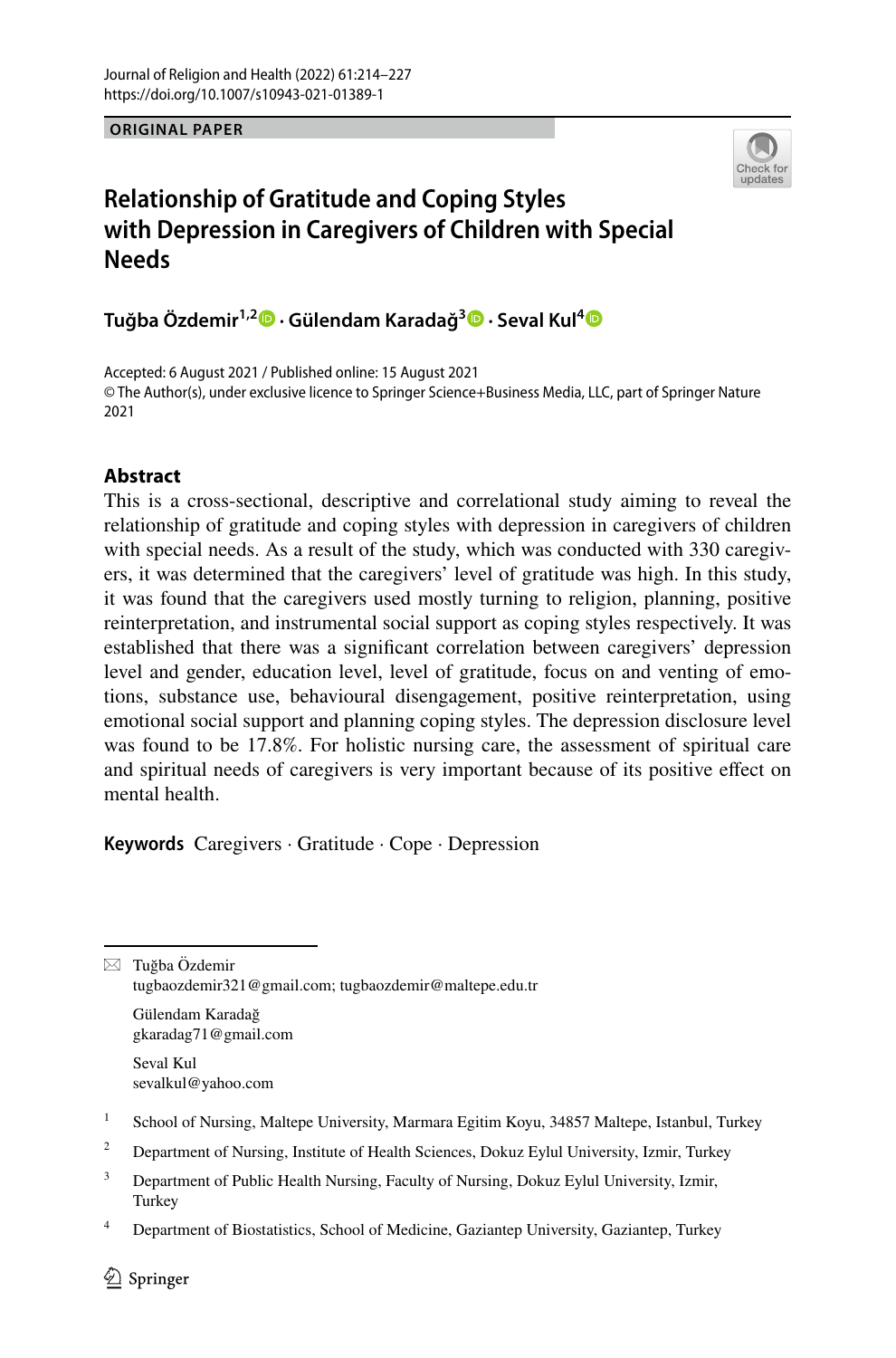### **Introduction**

According to 2010 data, the percentage of the population with at least one disability is about 15% (more than one billion people) in the world, and this ratio is predicted to increase with the efect of ageing, disability and other factors (WHO, [2018\)](#page-13-0). In Turkey, according to the data announced in 2011, the percentage of the population with at least one disability is 6.9% in all age groups, and this ratio is expected to increase with the increase in the age group (T.R Ministry of Family and Social Services, [2019](#page-13-1)). A person's physical, social or intellectual disability afects not only the individual, but also the individual's immediate environment and even the society in which they live. In society, those who are most afected by this situation are undoubtedly the caregivers, and the caregivers are most composed of mothers (Ören & Aydın, [2020](#page-12-0); Tahmaz et al., [2019;](#page-13-2) WHO, [2020\)](#page-13-3). In its general defnition, caregiving includes supporting the individual physically, socially, emotionally or financially (Türken Gel & Tokur Keskin, [2017\)](#page-12-1). Caregivers of children with special needs experience more anxiety than other caregivers, take less time for themselves and participate in physical and social activities less. Stress, low quality of life, unhealthy family functioning and negative psychological conditions can be seen in caregivers as a result of social, physical and emotional burdens. At the same time, problems such as social exclusion, depression, feeling of burnout, inability to cope, hopelessness, loneliness, anger, blaming oneself or others, shame, difficulty in making decisions, shock and anxiety about the future are among the other problems experienced by caregivers (Gilbertson et al., [2019](#page-12-2); Karadağ & Bilsin, [2016](#page-12-3); Vitorino et al., [2018](#page-13-4); Yılmaz, [2019](#page-13-5)).

Gratitude is defned as a positive thought, a satisfaction and a feeling felt towards God (Kaplaner & Ekşi, [2020;](#page-12-4) Lau & Cheng, [2017](#page-12-5)). There are studies in the literature that show that gratitude has positive efects on the mental health of individuals (Chafiri et al., [2017](#page-12-6); Erişen & Karaca Sivrikaya, [2017\)](#page-12-7). In a study, it was reported that there was a signifcant positive correlation between gratitude and emotion-focused coping (Lau & Cheng, [2017](#page-12-5)). Similarly, it was found that there was a negative correlation between spiritual coping and depressive symptoms in paediatric cancer patients (Vitorino et al., [2018](#page-13-4)). The concept of coping is an important concept for caregivers regarding their mental state. Coping directly afects the health of the caregiver and the individual they are responsible for. In a study, it was found that there was a negative correlation between the coping styles and the anxiety levels of caregivers of elderly patients (Ay et al., [2017](#page-11-0)). Caregivers try to cope with the adverse situations they experience by receiving family support, social support or spiritual support (VanderWeele et al., [2017;](#page-13-6) Vitorino et al., [2018\)](#page-13-4). When the studies were examined, it was seen that the coping style of the caregivers directly afects many conditions, such as depression, anxiety and social relations.

No research has been found in the literature examining the relationship between spiritual coping and depression in caregivers of children with special needs. Caregivers have many emotional burdens. Therefore, strengthening them in terms of factors related to depression will also make positive contributions to their mental health.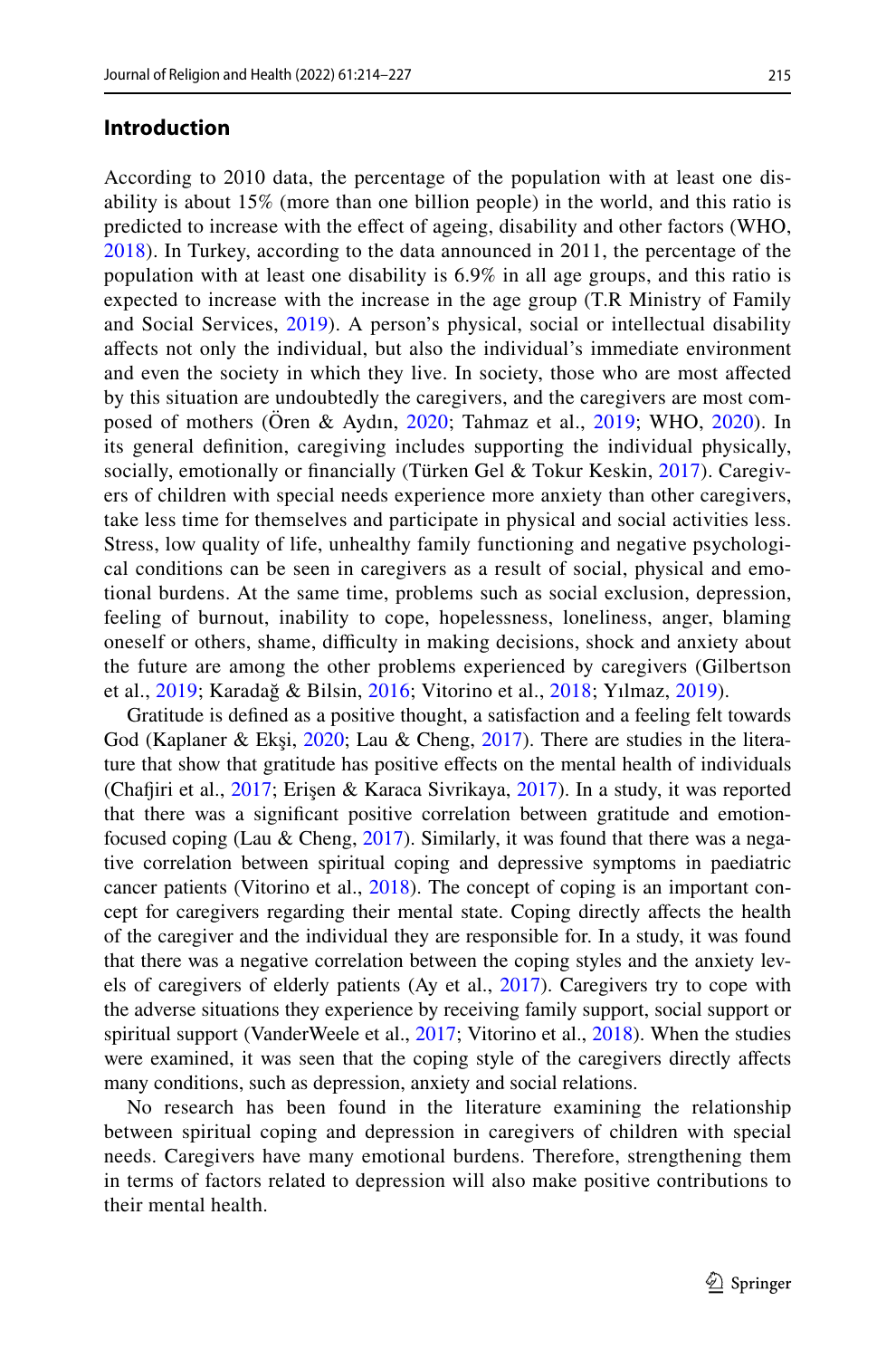The aim of this study is to investigate the level of gratitude and coping styles in caregivers of children with special needs and their relationship with depression.

Research Questions;

- 1. What is the level of gratitude and coping styles of caregivers?
- 2. What are the socio-demographic factors afecting the depression level of caregivers?
- 3. Is there a relationship between caregivers' level of gratitude, coping styles and depression?

### **Materials and Methods**

#### **Study Design and Sample**

The population of this cross-sectional, descriptive and correlational study consists of caregivers of students enrolled in a special education and application centre in a province in the West of Turkey. G Power Statistical Software 3.1.9.4 program was used for sample size calculation, Type I error was 0.05 and Type II error was 0.20 (Power 80%), and at least 75 caregivers were planned to participate in the study (Vitorino et al., [2018\)](#page-13-4). A total of 330 caregivers between the ages of 18–65 who agreed to participate in the study were included in the study. Data were collected between December 2020 and April 2021.

Being older than 18 years of age, being the caregiver of a child with special needs who is enrolled in a special education and rehabilitation centre, speaking Turkish and agreeing to participate in the study were accepted as the inclusion criteria.

Reluctance to participate in the study, flling the survey form incompletely, and the absence of caregiver's special needs child in the relevant school were the exclusion criteria of the study.

### **Data Collection Tools**

Socio-Demographic Data Form, Gratitude Scale, Coping Styles Scale Brief Form and Beck Depression Inventory were used in the study.

*The Socio-Demographic Data Form* was created by the researchers in line with the literature and includes questions related to caregiver's age, gender, education level, and age and disability type of the individual receiving care (Karadağ, [2014;](#page-12-8) Vitorino et al., [2018\)](#page-13-4).

*Gratitude Scale* was developed by Hlava et al. [\(2014](#page-12-9)) and Turkish validity, and reliability study was conducted by Kaplaner and Ekşi ([2020\)](#page-12-4). The scale consists of 16 items in total and four sub-dimensions as 'expression of gratitude (items 2, 5, 10, 15)', 'gratitude as a value (items 3, 5, 11, 13)', 'transcendent gratitude (items 1, 6, 8, 16)' and 'spiritual connection (items 4, 9, 12, 14)'. Scale scoring is in the form of six-point rating, and only item 7 is reverse scored. The total score for each subdimension is obtained by summing the item scores of the sub-dimensions. A general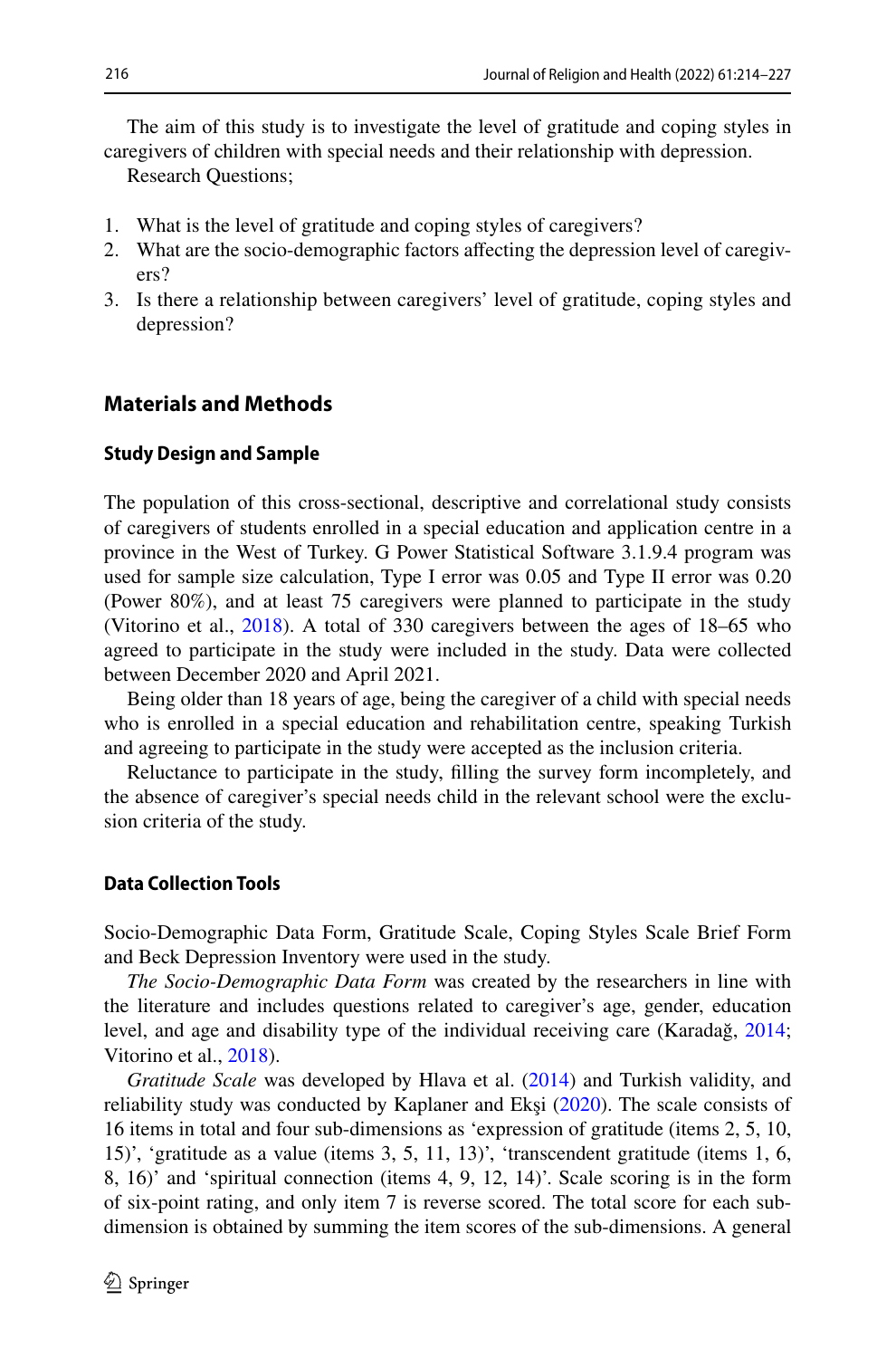total score is obtained by summing the scores of all sub-dimensions. High score obtained from each sub-dimension of the scale indicates that the individual has the characteristic that the corresponding sub-dimension evaluates. The Cronbach's alpha coefficient of the scale was determined as  $0.88$  (Kaplaner & Eksi, [2020\)](#page-12-4). In this study, the Cronbach's alpha coefficient was found to be 0.90.

*Coping Styles Scale Brief Form (CSS-BF)* was developed by Carver et al. ([1989\)](#page-11-1). Turkish validity and reliability study of the scale brief form was conducted by Bacanlı et al. ([2013\)](#page-11-2). The scale is a 4-point Likert scale consisting of 14 sub-dimensions and 28 items in total. It is scored as:  $1 = I$  don't do this at all,  $2 = I$  do this a little bit,  $3=I$  do this a medium amount,  $4=I$  do this a lot. The raw score that can be obtained from each sub-dimension varies between 2 and 8. Cronbach's alpha coefficients of scale sub-dimension range from  $0.50$  to  $0.90$ . Sub-dimensions are 'using instrumental social support', 'humour', 'focus on and venting of emotions', 'substance use', 'acceptance', 'suppression of competing activities', 'turning to religion', 'denial', 'behavioural disengagement', 'mental disengagement', 'restraint coping', 'positive reinterpretation', 'using emotional social support' and 'planning'. In the assessment of the scale, each sub-dimension is evaluated separately. Low scores indicate that the dimension is used less, and high scores show that the dimension is used more (Bacanlı et al., [2013\)](#page-11-2). The overall Cronbach's alpha was calculated as 0.80.

*Beck Depression Inventory*; The Turkish validity and reliability study of the scale, developed by Beck et al. [\(1961](#page-11-3)) to determine the level of depressive symptoms, was carried out by Hisli ([1989\)](#page-12-10). Each response of the scale is scored between 0 and 3, and it consists of 21 questions in total. The total score of the scale ranges from 0 to 63. It was found that when 17 and above were accepted as the cut-of point, the sensitivity of the scale in predicting depression requiring treatment was over 90% (Hisli,  $1989$ ). In this study, the Cronbach's alpha reliability coefficient was found as 0.90.

### **Independent Variable**

In this study, total score obtained from gratitude scale and scores obtained from the sub-dimensions, coping style scale scores and the socio-demographic characteristics of the caregivers were defned as independent variables.

#### **Dependent Variable**

In this study, the score obtained from Beck Depression Inventory was defned as dependent variable.

#### **Data Analysis**

The normality of distribution of continuous variables was tested by Shapiro–Wilk test. Mean $\pm$ standard deviations  $(X \pm SD)$  were given as descriptive statistics. Mann–Whitney U test and Kruskal–Wallis and Dunn multiple comparison tests were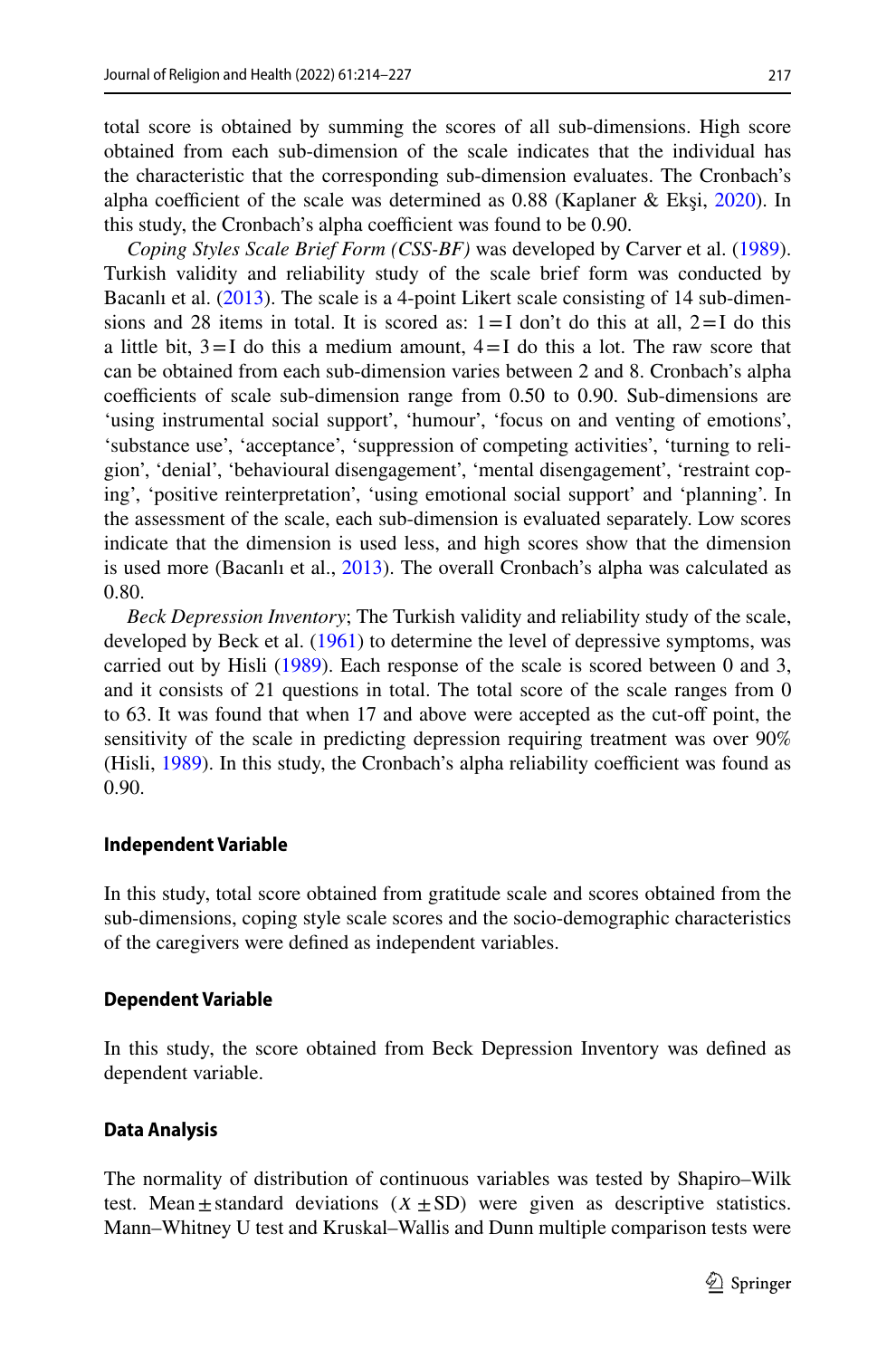used to compare non-normal numerical data among groups. Multiple linear regression analysis was performed to determine signifcant variables for Beck depression scores. VIF (variance infation factor) was calculated for controlling multicollinearity problem. Statistical analysis was performed with SPSS for Windows version 24.0, and  $p$  value  $< 0.05$  was accepted as statistically significant.

# **Ethical Considerations**

Approval was obtained from the Ethics Committee on October 10, 2020, with decision number: 2020/11-09. For the permission of the institution, approval was obtained from the Provincial Directorate of National Education. Permission for the use of scales in the study were obtained via e-mail. Written informed consent was obtained from the participants who agreed to participate in the study.

# **Results**

# **Findings Related to Socio‑Demographic Characteristics of the Caregivers and Scale Total Scores**

It was established that 82.7% of the caregivers participated in the study were women, 53.6% were between the ages of 30–39, and the education level of 34.8% was primary school. It was found that 68.5% of the caregivers participated in the study had a male special needs child, 57.6% of them aged between 1 and 10 years and 48.8% had intellectual disability (Table [1\)](#page-5-0).

It was determined that the gratitude scale total mean score of the caregivers was  $77.90 \pm 14.78$  and the highest sub-dimension mean score was spiritual connection  $(21.86 \pm 4.56)$ . It was found that caregivers used turning to religion  $(7.57 \pm 0.98)$ , planning (6.80 $\pm$ 1.32), positive reinterpretation (6.61 $\pm$ 1.35) and using instrumental social support  $(6.50 \pm 1.53)$  coping styles, respectively. In our study, it was determined that the caregivers' level of depression was mild  $(11.45 \pm 9.62)$  (Table [2](#page-6-0)).

# **Findings Related to the Socio‑Demographic Characteristics of the Caregivers and the Level of Depression**

The fact that the depression total mean score of the female caregivers being higher than that of the male caregivers was found to be statistically significant  $(p<0.05)$ . It was determined that the mean score of caregivers with primary school education  $(12.21 \pm 9.79)$  and high school education  $(12.99 \pm 9.84)$  was higher than the mean score of caregivers with university education  $(7.93 \pm 7.83)$  ( $p < 0.05$ ). The fact that caregivers with high school education  $(12.99 \pm 9.84)$  having a higher depression total mean score than caregivers with a university education  $(7.93 \pm 7.83)$  was found to be statistically significant  $(p < 0.05)$ . When the caregiver's age, special needs child's age and type of disability, and depression total mean score were compared, no significant correlation was found between them  $(p > 0.05)$  (Table [3](#page-7-0)).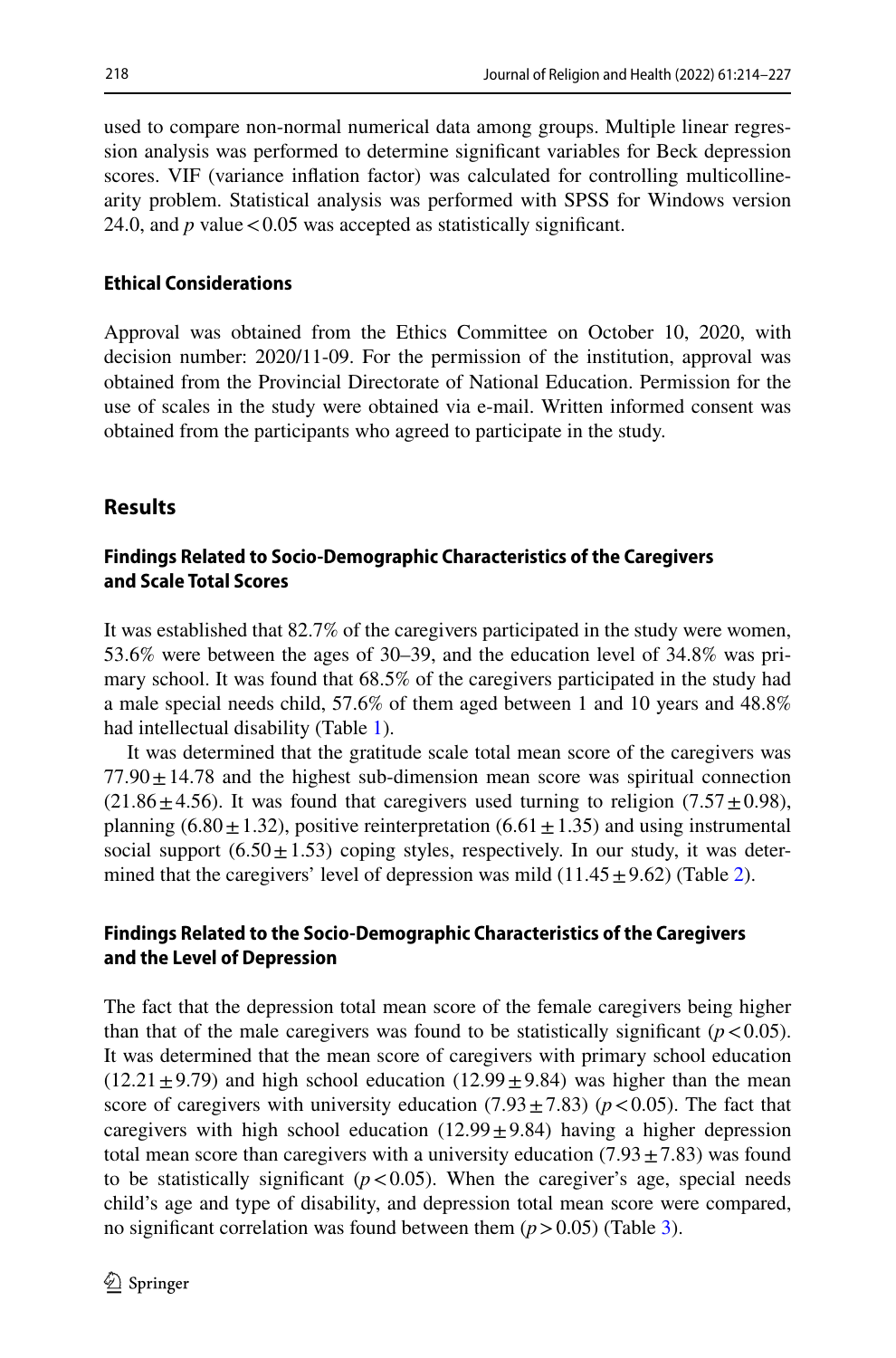<span id="page-5-0"></span>

| Table 1 Descriptive statistic of<br>caregivers' $(n=330)$ | Variables             | $\boldsymbol{n}$ | %    |  |  |  |  |
|-----------------------------------------------------------|-----------------------|------------------|------|--|--|--|--|
|                                                           | Gender*               |                  |      |  |  |  |  |
|                                                           | Female                | 273              | 82.7 |  |  |  |  |
|                                                           | Male                  | 57               | 17.3 |  |  |  |  |
|                                                           | Age                   |                  |      |  |  |  |  |
|                                                           | $20 - 29$ years       | 25               | 7.6  |  |  |  |  |
|                                                           | $30 - 39$ years       | 117              | 53.6 |  |  |  |  |
|                                                           | $40-49$ years         | 105              | 31.8 |  |  |  |  |
|                                                           | 50 years and older    | 23               | 7.0  |  |  |  |  |
|                                                           | Education level*      |                  |      |  |  |  |  |
|                                                           | Primary education     | 115              | 34.8 |  |  |  |  |
|                                                           | Secondary education   | 60               | 18.2 |  |  |  |  |
|                                                           | High school           | 100              | 30.3 |  |  |  |  |
|                                                           | University            | 55               | 16.7 |  |  |  |  |
|                                                           | Child's age           |                  |      |  |  |  |  |
|                                                           | $1-10$ years          | 190              | 57.6 |  |  |  |  |
|                                                           | $11-19$ years         | 127              | 38.5 |  |  |  |  |
|                                                           | 20 years and older    | 13               | 3.9  |  |  |  |  |
|                                                           | Child's special needs |                  |      |  |  |  |  |
|                                                           | Physical              | 70               | 21.2 |  |  |  |  |
|                                                           | Intellectual          | 161              | 48.8 |  |  |  |  |
|                                                           | Emotional             | 99               | 30.0 |  |  |  |  |

# **Findings Related to the Scale Scores and Various Socio‑Demographic Characteristics of the Caregivers and Depression**

A weak negative correlation was found between gratitude total score  $(r = -0.349)$ , expression of gratitude ( $r = -0.300$ ), gratitude as a value ( $r = -0.297$ ), transcendent gratitude ( $r = -0.306$ ) sub-dimensions and depression scores ( $p < 0.001$ ). A very weak negative correlation was found between the spiritual connection sub-dimension and depression scale scores  $(r = -0.180, p < 0.001)$  (Table [4\)](#page-8-0).

It was established that there was a weak positive correlation between Coping Styles Scale sub-dimensions of focus on and venting of emotions (*r*=0.203), behavioural disengagement ( $r=0.203$ ) and depression scores ( $p < 0.001$ ). There was a weak negative correlation between planning sub-dimension and depression score  $(r=-0.288, p<0.001)$ . A very weak positive correlation was found between substance use and depression score  $(r=0.154, p<0.001)$ . It was determined that there was a very weak negative correlation between positive reinterpretation  $(r = -0.177)$ , using emotional social support  $(r = -0.154)$  and depression score. A very weak but signifcant negative correlation was found between positive reinterpretation  $(r = -0.177)$ , using emotional social support  $(r = -0.154)$  and depression score (*p*<0.05) (Tablo 4).

Table [5](#page-8-1) shows the relationship between the study variables and depression. There is a correlation between model depression and gratitude scale total score, and the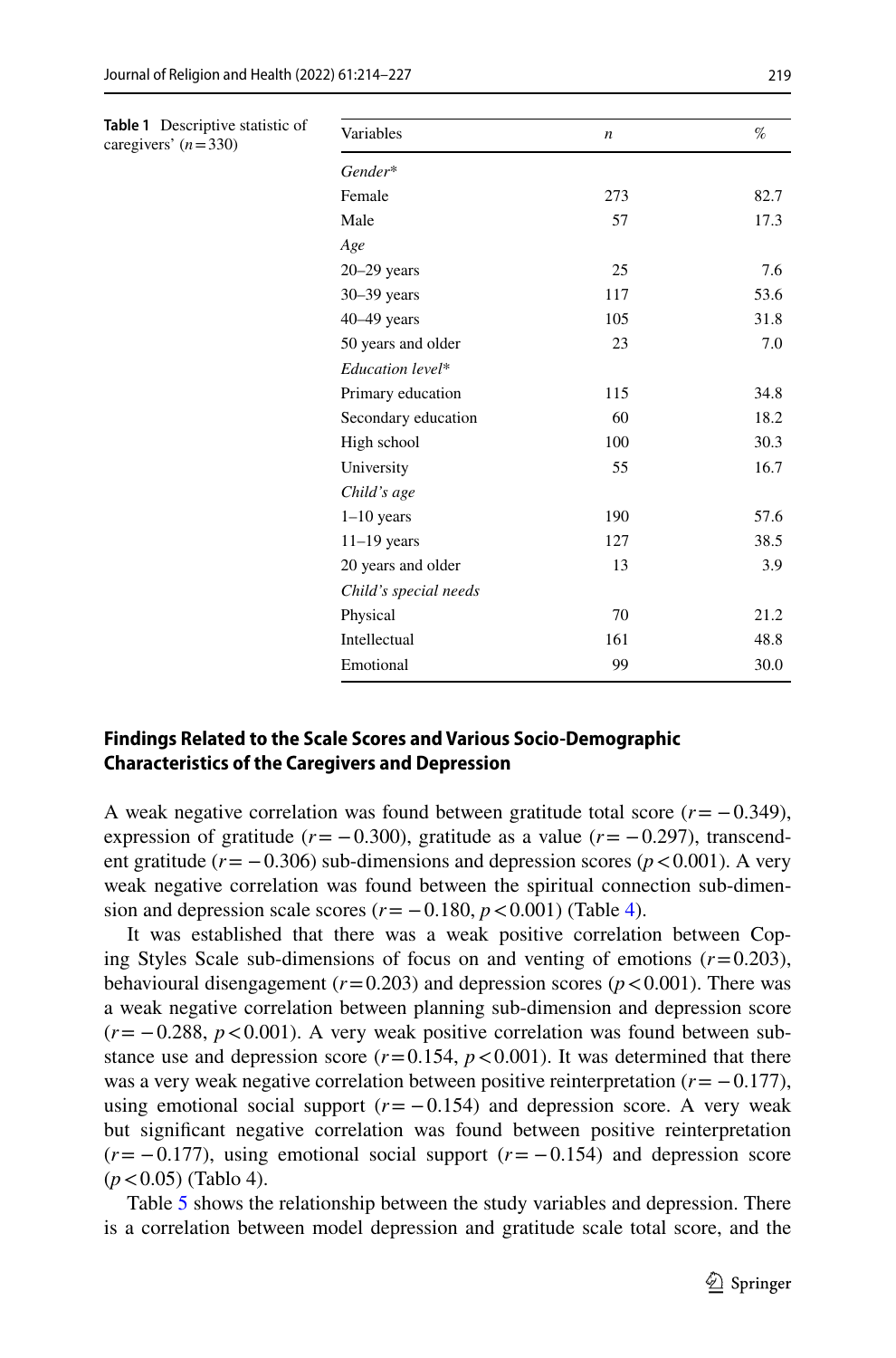|                                     | $\overline{X}$ ± SD | Median [Min-Max] |
|-------------------------------------|---------------------|------------------|
| Gratitude scale                     | $77.90 \pm 14.78$   | 80.00 [21-96]    |
| Expression of gratitude             | $19.09 \pm 4.34$    | 20.00 [4-24]     |
| Gratitude as a value                | $18.96 \pm 4.49$    | 19.00 [4-24]     |
| Transcendent gratitude              | $18.70 \pm 4.31$    | 19.00 [4-24]     |
| Spiritual connection                | $21.86 \pm 4.56$    | 24.00 [4-24]     |
| Coping styles scale sub-dimensions  |                     |                  |
| Using instrumental social support   | $6.50 \pm 1.53$     | $7.00$ [2-8]     |
| Humour                              | $4.03 \pm 1.95$     | $4.00$ [2-8]     |
| Focus on and venting of emotions    | $5.31 \pm 1.85$     | $5.00$ [2-8]     |
| Substance use                       | $2.20 \pm .81$      | $2.00$ [2-8]     |
| Acceptance                          | $6.02 \pm 1.74$     | $6.00 [2 - 8]$   |
| Suppression of competing activities | $5.54 \pm 1.56$     | $6.00$ [2-8]     |
| Turning to religion                 | $7.57 \pm .98$      | $8.00$ [2-8]     |
| Denial                              | $3.82 \pm 1.70$     | $3.50$ [2-8]     |
| Behavioural disengagement           | $3.48 \pm 1.71$     | $3.00$ [2-8]     |
| Mental disengagement                | $4.93 \pm 1.59$     | $5.00$ [2-8]     |
| Restraint coping                    | $5.80 \pm 1.45$     | $6.00$ [2-8]     |
| Positive reinterpretation           | $6.61 \pm 1.35$     | $7.00$ $[2-8]$   |
| Using emotional social support      | $5.15 \pm 1.67$     | $5.00$ [2-8]     |
| Planning                            | $6.80 \pm 1.32$     | $7.00$ $[2-8]$   |
| <b>Beck Depression Inventory</b>    | $11.45 \pm 9.62$    | 11.00 [0-52]     |

<span id="page-6-0"></span>**Table 2** Descriptive statistics for gratitude, coping styles and depression score of caregivers' (*n*=330)

scale consists of coping styles sub-dimensions of focus on and venting of emotions, substance use, behavioural disengagement, positive reinterpretation, using emotional social support and planning. It also includes gender and education level as demographic data. These variables explain the depression level of caregivers at a rate of 17.8%. The variables that signifcantly afected the depression level of caregivers were planning ( $\beta$ = −0.139), gratitude scale ( $\beta$ = −0.112), focus on and venting of emotions ( $\beta$ =0.194) and behavioural disengagement ( $\beta$ =0.153), respectively (Table [5\)](#page-8-1). The tolerance value is greater than 0.65 and VIF value varies between 1.084 and 1.520.

# **Discussion**

This study was conducted to reveal the relationship of gratitude and coping styles with depression in caregivers of children with special needs. In our study, it was found that the caregivers' level of gratitude was high. In a study examining the relationship between the spiritual attitude and care burden of caregivers of paralyzed patients, it was determined that the spiritual attitudes of the caregivers were moderate (Chafjiri et al.,  $2017$ ). In a qualitative study, it was stated that the siblings showed gratitude both verbally and behaviourally towards the questions related to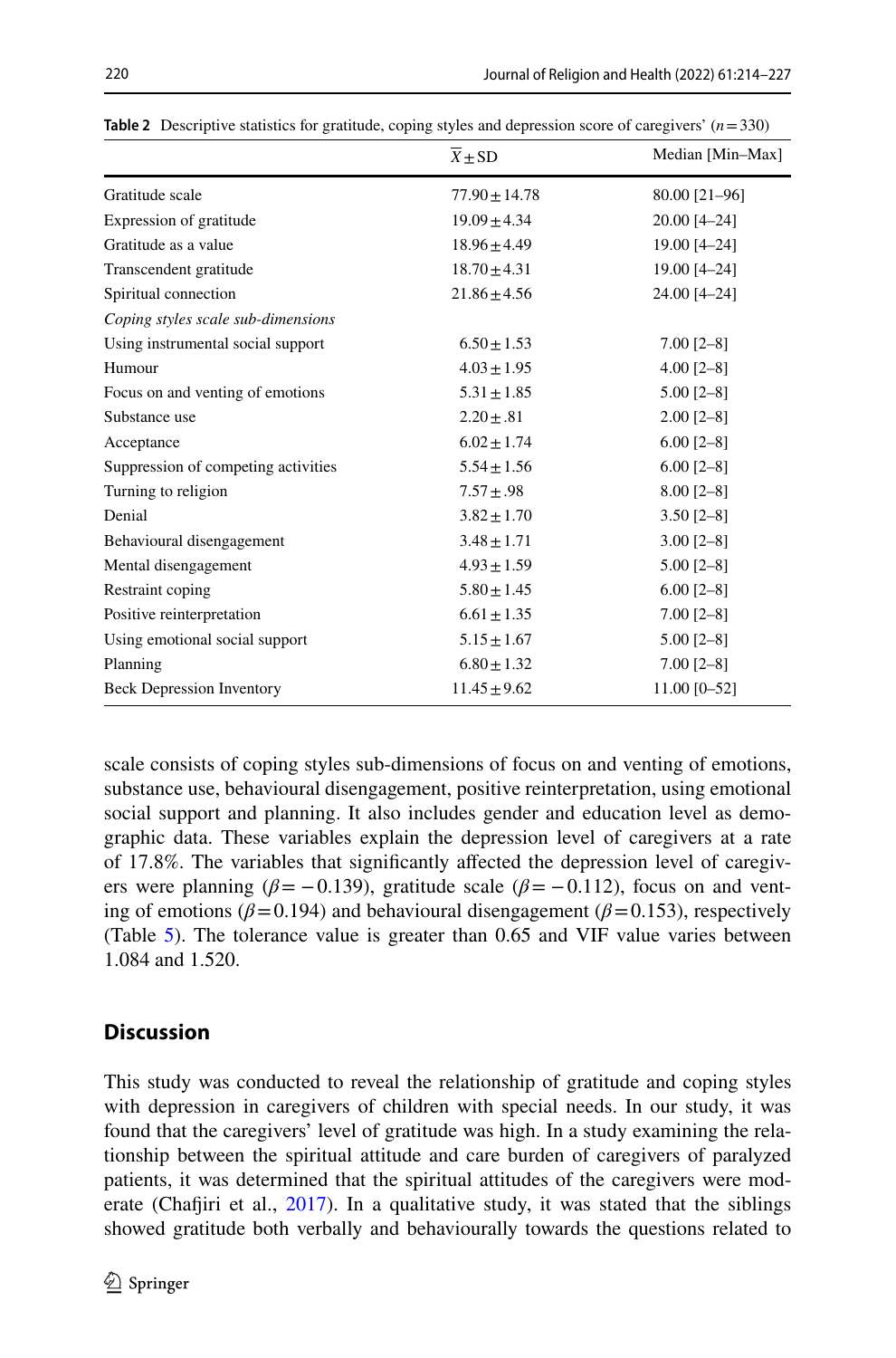|                           | <b>Beck Depression Inventory</b> |                   |                  |                 |  |
|---------------------------|----------------------------------|-------------------|------------------|-----------------|--|
|                           | n                                | $Mean \pm SD$     | $\boldsymbol{p}$ | Test statistics |  |
| Gender*                   |                                  |                   |                  |                 |  |
| Female                    | 273                              | $11.88 \pm 9.71$  | 0.029            | $Z = -2.181$    |  |
| Male                      | 57                               | $9.39 \pm 8.98$   |                  |                 |  |
| Age                       |                                  |                   |                  |                 |  |
| $20 - 29$ years           | 25                               | $9.48 \pm 9.75$   | 0.425            | $KW-H = 2.789$  |  |
| $30 - 39$ years           | 117                              | $11.68 \pm 9.37$  |                  |                 |  |
| $40-49$ years             | 105                              | $11.31 \pm 9.97$  |                  |                 |  |
| 50 years and older        | 23                               | $12.48 \pm 10.12$ |                  |                 |  |
| Education level*          |                                  |                   |                  |                 |  |
| Primary education $(a)$   | 115                              | $12.21 \pm 9.79$  | 0.002            | $KW-H=14.951$   |  |
| Secondary education $(b)$ | 60                               | $10.67 \pm 9.76$  | a>d, c>b, c>d    |                 |  |
| High school $(c)$         | 100                              | $12.99 \pm 9.84$  |                  |                 |  |
| University $(d)$          | 55                               | $7.93 \pm 7.83$   |                  |                 |  |
| Child's age               |                                  |                   |                  |                 |  |
| $1-10$ years              | 190                              | $11.29 \pm 9.06$  | 0.744            | $KW-H=0.590$    |  |
| $11-19$ years             | 127                              | $11.38 \pm 9.94$  |                  |                 |  |
| 20 years and older        | 13                               | $14.38 \pm 14.05$ |                  |                 |  |
| Child's special needs     |                                  |                   |                  |                 |  |
| Physical                  | 70                               | $13.28 \pm 11.78$ | 0.475            | $KW-H = 1.490$  |  |
| Intellectual              | 161                              | $10.56 \pm 7.82$  |                  |                 |  |
| Emotional                 | 99                               | $11.59 \pm 10.46$ |                  |                 |  |

<span id="page-7-0"></span>**Table 3** Comparison of socio-demographic characteristics of caregivers and depression mean scores  $(n=330)$ 

\* *p*<0.05; *Z*, Mann–Whitney *U* test; KW-H, Kruskal Wallis–Dunn test; *a*, primary education; *b*, secondary education; *c*, high school; *d*, university

the caregivers (Amaro  $\&$  Miller, [2016\)](#page-11-4). Another study found that those who cared for cancer patients had high psychological and spiritual health (Yıldız et al., [2016\)](#page-13-7). When the studies were examined, it was seen that some of the caregivers believed that this situation came from God, and thus they accepted it more quickly and coped with the situation more easily due to their beliefs (Cheng et al., [2016;](#page-12-11) Küçükgüçlü et al., [2017;](#page-12-12) Kutlu et al., [2021\)](#page-12-13). As the majority of our country consists of a Muslim society and the caregivers are usually parents, it is believed that they may have the thought that their children with special needs came from God, and thus the level of spiritual gratitude is high. In our study, it was observed that the caregivers mostly used turning to religions as a coping style.

In our study, it was identifed that the caregivers of children with special needs mostly used coping styles of turning to religion, planning, positive reinterpretation and using instrumental social support. Positive reinterpretation, active coping and planning were found to be the most commonly used coping styles in caregivers of schizophrenia patients (Köroğlu & Hocaoğlu, [2019](#page-12-14)). In another study conducted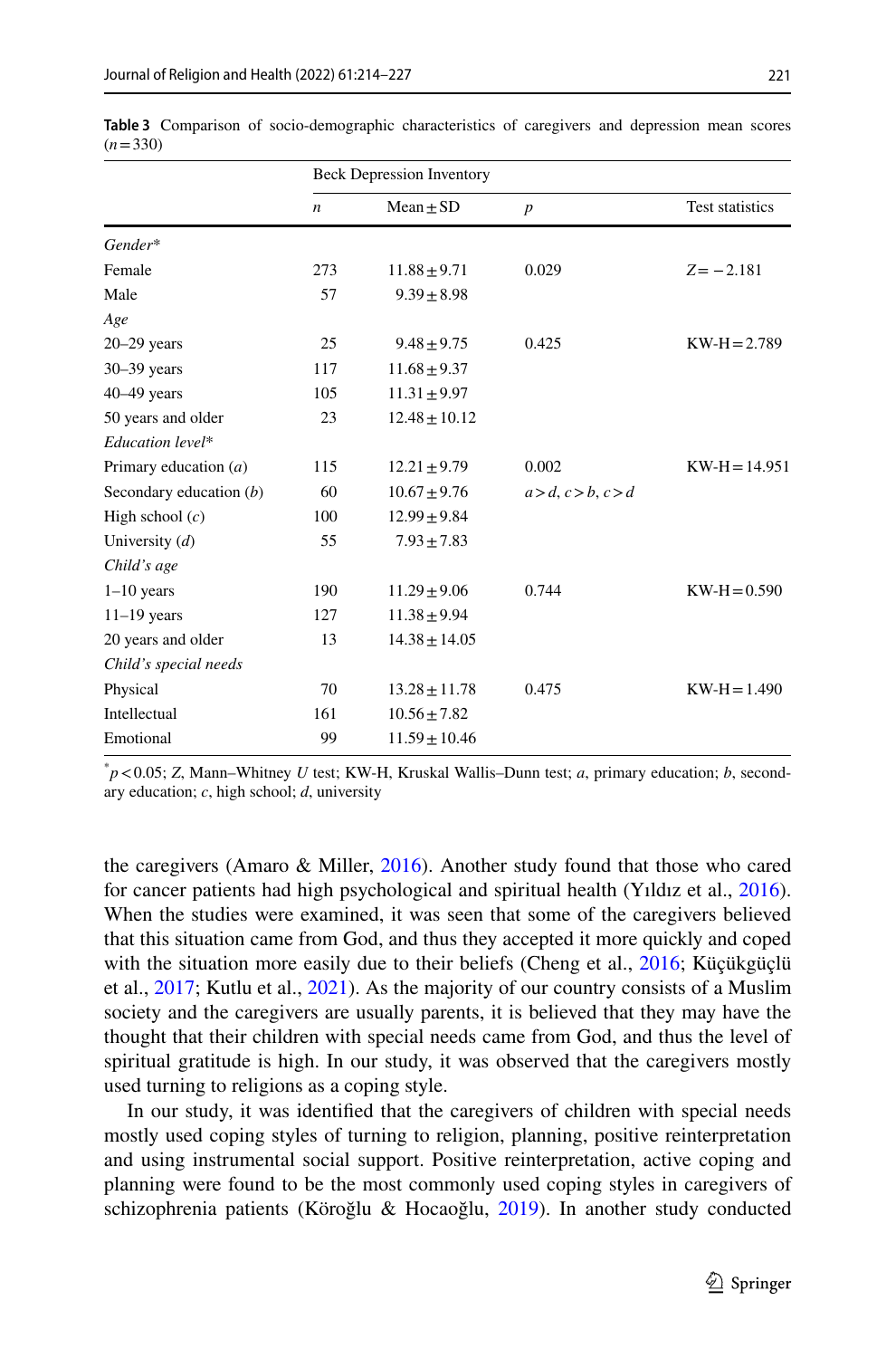|                                     |   | <b>BECK</b> Depres-<br>sion Inventory | $\boldsymbol{p}$ |
|-------------------------------------|---|---------------------------------------|------------------|
| Gratitude mean score                | r | $-0.349*$                             | 0.001            |
| Expression of gratitude             | r | $-0.300^*$                            | 0.001            |
| Gratitude as a value                | r | $-0.297*$                             | 0.001            |
| Transcendent gratitude              | r | $-0.306*$                             | 0.000            |
| Spiritual connection                | r | $-0.180^{*}$                          | 0.001            |
| Using instrumental social support   | r | $-0.098$                              | 0.075            |
| Humour                              | r | 0.017                                 | 0.754            |
| Focus on and venting of emotions    | r | $0.203*$                              | 0.001            |
| Substance use                       | r | $0.154$ <sup>*</sup>                  | 0.005            |
| Acceptance                          | r | $-0.106$                              | 0.054            |
| Suppression of competing activities | r | $-0.029$                              | 0.601            |
| Turning to religion                 | r | $-0.102$                              | 0.063            |
| Denial                              | r | 0.059                                 | 0.286            |
| Behavioural disengagement           | r | $0.203*$                              | 0.001            |
| Mental disengagement                | r | 0.056                                 | 0.313            |
| Restraint coping                    | r | 0.056                                 | 0.314            |
| Positive reinterpretation           | r | $-0.177***$                           | 0.001            |
| Using emotional social support      | r | $-0.154***$                           | 0.005            |
| Planning                            | r | $-0.288*$                             | 0.000            |

\* *p*<0.001, \*\**p*<0.05 *r*: Spearman

<span id="page-8-1"></span>

|  |  | Table 5 Multivariate linear regression analysis results for predicting the caregiver's depression level |  |  |  |  |  |  |  |
|--|--|---------------------------------------------------------------------------------------------------------|--|--|--|--|--|--|--|
|--|--|---------------------------------------------------------------------------------------------------------|--|--|--|--|--|--|--|

|                                  | Model 1  |           |          |          |                  |  |
|----------------------------------|----------|-----------|----------|----------|------------------|--|
|                                  | ß        | <b>SE</b> | Beta     | t        | $\boldsymbol{p}$ |  |
| Constant                         | 20.379   | 4.298     |          | 4.742    | $0.001*$         |  |
| Gender                           | $-0.737$ | 1.325     | $-0.029$ | $-0.140$ | 0.578            |  |
| <b>Education</b> level           | $-0.065$ | 0.465     | $-0.008$ | $-0.140$ | 0.889            |  |
| Gratitude                        | $-0.073$ | 0.035     | $-0.112$ | $-2.072$ | 0.039            |  |
| Focus on and venting of emotions | 1.008    | 0.284     | 0.194    | 3.545    | $0.001*$         |  |
| Substance use                    | 1.196    | 0.623     | 0.101    | 1.919    | 0.056            |  |
| Behavioural disengagement        | 0.862    | 0.322     | 0.153    | 2.678    | $0.008*$         |  |
| Positive reinterpretation        | $-0.519$ | 0.439     | $-0.073$ | $-1.181$ | 0.238            |  |
| Using emotional social support   | $-0.571$ | 0.335     | $-0.099$ | $-1.704$ | 0.089            |  |
| Planning                         | $-1.006$ | 0.454     | $-0.139$ | $-2.217$ | $0.027*$         |  |

 $\beta$ , regression coefficients

 $p^*$   $p$  < 0.05;  $R^2$ : 18%, *F* for model significance: 7.682,  $p$  = 0.001

<span id="page-8-0"></span>**Table 4** The correlation between study variables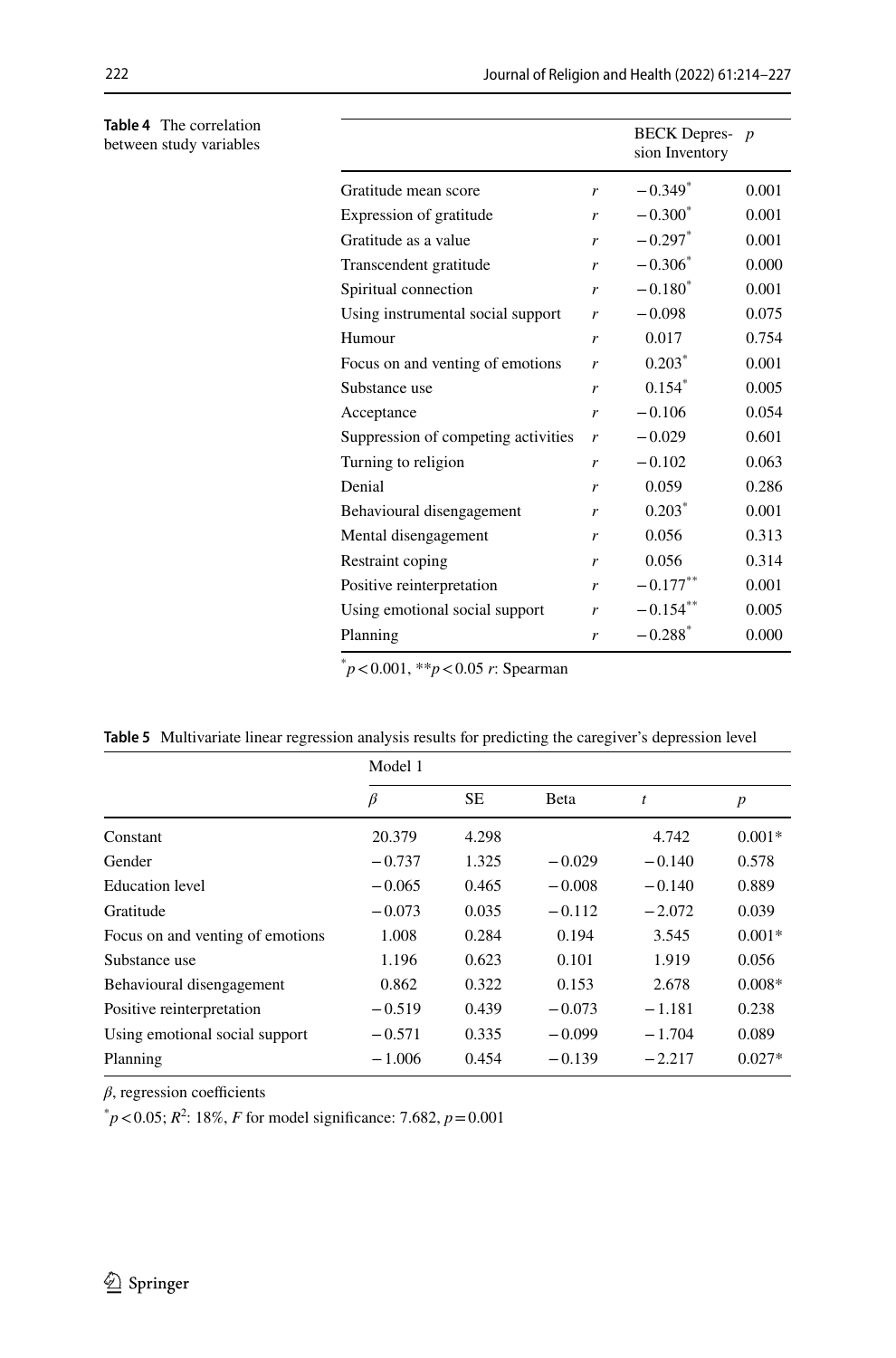with caregivers of patients with neurodegenerative disorders, it was revealed that using spiritual coping had a positive efect on depression and stress in caregivers using that coping style (González-Rivera & Rosario-Rodríguez, [2018\)](#page-12-15). The coping attitudes of caregivers of acute lymphoblastic leukaemia patients were examined, and it was determined that mothers used coping styles such as using emotional social support, using instrumental social support and turning to religion more, while fathers used substance use and acceptance as coping strategies (Chivukula et al., [2018](#page-12-16)). The high levels of spiritual gratitude in caregivers participated in our study may have led them to use the turning to religion coping style. In nursing care, it is aimed to provide support to each other by sharing experiences and feelings of individuals with similar problems and thus strengthen mental health. In this regard, it can be thought that the caregivers participating in our study may have been relieved by sharing their experiences with each other in the special education and rehabilitation centres where their children with special needs receive education and support.

In our study, it was found that the caregivers' depression level was mild. In a study conducted with parents of a disabled child, it was determined that 48% of the families showed symptoms of severe depression (Ören & Aydın, [2020\)](#page-12-0). In another study conducted with individuals of disabled children, it was found that the depression level of caregivers was moderate (Aytekin et al., [2021\)](#page-11-5). It was established that the caregivers of elderly individuals had high levels of depression and anxiety. In caregivers who used problem-focused and emotion-focused coping strategies, it was found that there was a weak negative correlation between these coping strategies and depression levels (Ay et al., [2017\)](#page-11-0). In our study, it is believed that the level of depression may have been mild due to the high level of spiritual gratitude of the caregivers. Turning to religion coping style is seen as a common coping style used by caregivers in our country. For example, using positive coping methods such as praying and accepting that this situation comes from God may have resulted in low-level depression.

Among the caregivers participating in the study, it was seen that the depression level of women was higher than that of men. In a study, it was found that the depression level of fathers was higher than that of mothers (Ören & Aydın,  $2020$ ). In caregivers of patients who received chemotherapy, it was seen that the State-Trait Anxiety Inventory mean score of women was signifcantly higher than that of men (Çıtlık Sarıtaş & Büyükbayram, [2016](#page-13-8)). In caregivers of cancer patients, it was found that women had higher depression levels than men (Ateş et al., [2018](#page-11-6)). According to the literature, it is believed that women may have a higher level of depression as caregivers usually consist of mothers, fathers accept the situation later than mothers, and behaviours such as refection and sharing the burden of care are mostly undertaken by mothers.

In our study, it was seen that education level affected the depression level of caregivers. It was determined that caregivers with university education had the lowest depression level. In a study, it was established that the burden of care and depression levels of caregivers decreased significantly along with the increasing education level (Oren  $\&$ Aydın, [2020\)](#page-12-0). It was found that the education level of caregivers of Alzheimer's patients signifcantly afected the burden of care (Mahdavi et al., [2017](#page-12-17)). It was established that the burden of care in caregivers of children with chronic diseases decreased along with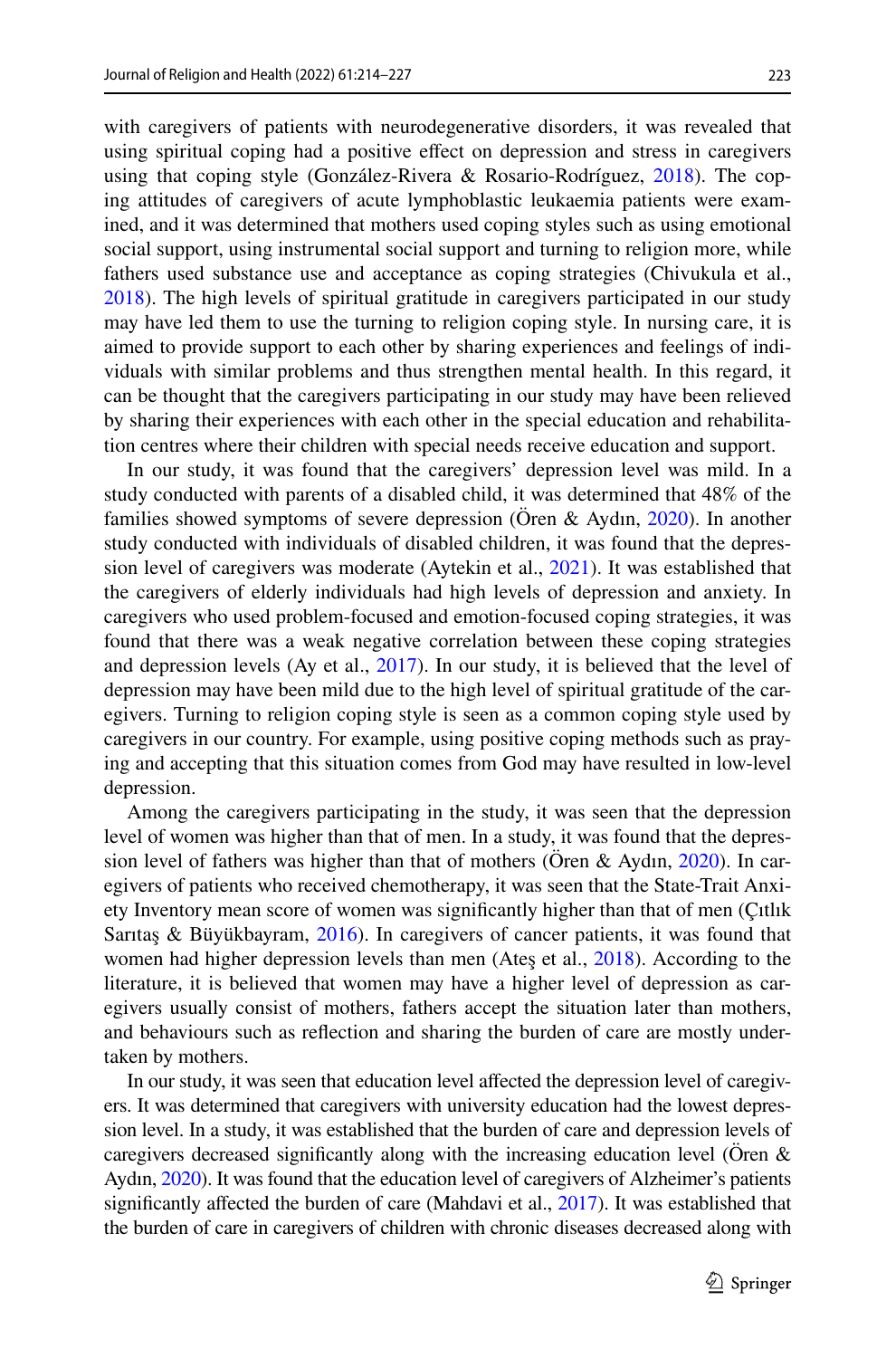the increasing education level (Doğan et al., [2021\)](#page-12-18). It is believed that with the increasing education level of the caregivers, the level of depression may decrease as individuals get to know the mechanisms of receiving support better and this afects their ability to access information about coping methods and receive professional support.

Table [4](#page-8-0) shows the variables associated with the depression level of the caregivers. In our study, it was determined that there was a relationship between the level of depression and the caregivers' level of gratitude, planning, behavioural disengagement, focus on and venting of emotions coping styles. In a study examining gratitude and coping in caregivers of dementia patients, it was stated that using focus on emotions coping style had a positive effect on psychological distress (Lau & Cheng,  $2017$ ). In a study examining the relationship between coping attitude and depressive symptoms in caregivers of disabled children with care burden, it was established that there was a weak but signifcant positive correlation between caregivers' depression level and dysfunctional coping attitude (Ulusoy et al., [2020](#page-13-9)). A study conducted with caregivers of cancer patients found that the quality of life of caregivers with high spiritual well-being was higher than that of the other group, and the burden of care was less (Spatuzzi et al., [2019\)](#page-13-10). It is seen that the results of our study are similar to the literature.

As a result of the study, it was found that the gender, education level, level of gratitude and coping styles of the caregivers afected the depression level by 17.8% (Table [5\)](#page-8-1). In an experimental study examining the efect of spiritual group therapy on burden of care in caregivers of elderly individuals with Alzheimer's disease, it was found that spiritual care reduces the burden of care (Mahdavi et al., [2017\)](#page-12-17). In another study conducted with caregivers of advanced cancer patients, it was determined that spiritual care had a positive efect on the caregivers' level of depression (Douglas & Daly, [2013\)](#page-12-19). In a randomized controlled trial conducted with individuals with haematological malignancies and their caregivers, it was found that there was a signifcant diference between the level of spiritual well-being, family integrity, anxiety and depression levels in the experimental and control groups after the intervention (Wang et al., [2021](#page-13-11)). In another study conducted with caregivers of paediatric cancer patients, it was found that spiritual/religious coping explained the level of depression at a rate of 16.1% (Vitorino et al., [2018](#page-13-4)). The results of our study are similar to the literature.

### **Limitations**

Since it was challenging to reach caregivers during the pandemic period, stratifcation sampling could not be used. As many caregivers as possible were included in the study without using any samples.

### **Conclusion**

This study examined the relationship of gratitude and coping style with depression in caregivers of children with special needs. It was determined that the caregivers of children with special needs had high levels of gratitude, and they mostly used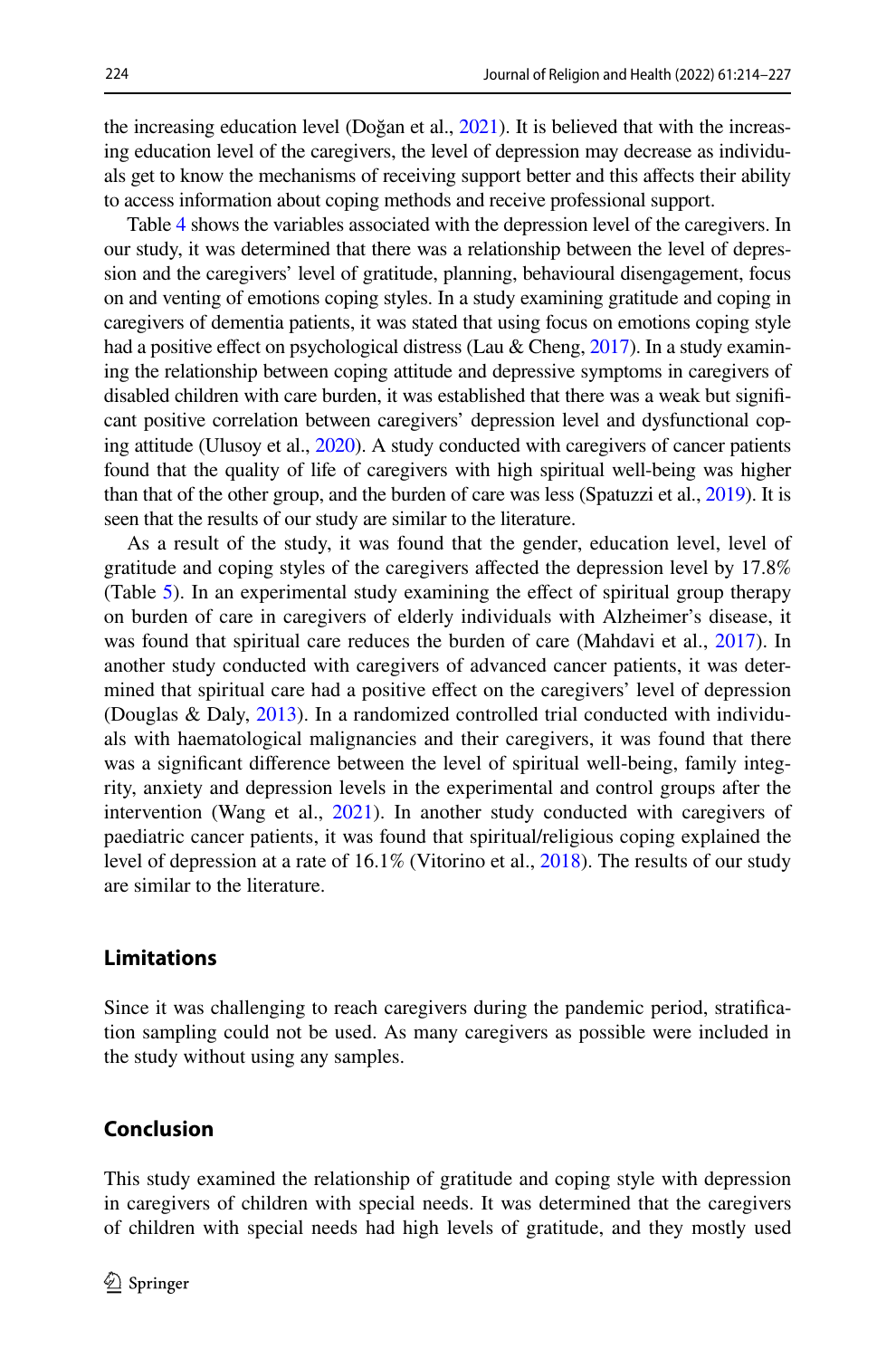coping styles of turning to religion, planning, positive reinterpretation and using instrumental social support. It was found that the depression level of the caregivers was mild. It was revealed that the caregivers' gratitude and planning, focus on and venting of emotions, behavioural disengagement, using emotional social support coping styles had an effect on depression. While evaluating the caregivers, it is important for nurses to evaluate the spiritual care needs in line with the holistic approach. Therefore, in order to protect and improve caregivers' mental health, their spiritual care, spiritual needs and religious needs should be evaluated by nurses and other health professionals. It is very important to work with a multidisciplinary team for caregivers, to cooperate with non-governmental organizations, to bring together other people with the same problems and caregivers, and to engage in interventional activities to help them adopt positive coping styles. In the future, it is believed that attempts to strengthen spiritual well-being for caregivers and revealing its impact on depression will contribute to the literature on this issue.

**Acknowledgements** The authors had difficulties in data collection process due to the COVID-19 pandemic and the schools were closed for a while. The authors would like to thank the caregivers who took part in this study.

**Funding** This research did not receive any specific grant from funding agencies in the public, commercial, or not-for-proft sectors.

#### **Declarations**

**Confict of interest** No confict of interest has been declared by the authors.

# **References**

- <span id="page-11-4"></span>Amaro, L. M., & Miller, K. I. (2016). Discussion of care, contribution, and perceived (in) gratitude in the family caregiver and sibling relationship. *Personal Relationships, 23*(1), 98–110. [https://doi.org/10.](https://doi.org/10.1111/pere.12113) [1111/pere.12113](https://doi.org/10.1111/pere.12113)
- <span id="page-11-6"></span>Ateş, E., Canyılmaz, E., Çakır, N. G., Yurtsever, C., & Yöney, A. (2018). Assessment of depression and anxiety states of cancer patients and their caregivers. *Ankara Medical Journal, 18*(1), 61–67. [https://](https://doi.org/10.17098/amj.408965) [doi.org/10.17098/amj.408965](https://doi.org/10.17098/amj.408965)
- <span id="page-11-0"></span>Ay, S., Ünübol, H., Ezer, S., Omay, O., & Sayar, G. H. (2017). Evaluation of the relationship between caregiver burden, coping styles and levels of anxiety and depression in caregivers of old age patients. *Family Practice & Palliative Care, 2*(3), 38–44. <https://doi.org/10.22391/fppc.335720>
- <span id="page-11-5"></span>Aytekin, M., Özdemir, N., & Şahin, Ş. (2021). The relationship between perceived social support, depressive symptoms and hopelessness levels of individual with disabled children. *Sakarya Medical Journal, 11*(1), 15–24. <https://doi.org/10.31832/smj.779706>
- <span id="page-11-2"></span>Bacanlı, H., Sürücü, M., & İlhan, T. (2013). An investigation of psychometric properties of coping styles scale brief form: A study of validity and reliability. *Educational Sciences: Theory & Practice, 13*(1), 90–96.
- <span id="page-11-3"></span>Beck, A. T., Ward, C. H., Mendelson, M., Mock, J., & Erbaugh, J. (1961). An inventory for measuring depression. *Archives of General Psychiatry, 4*, 561–571. [https://doi.org/10.1001/archpsyc.1961.](https://doi.org/10.1001/archpsyc.1961.01710120031004) [01710120031004](https://doi.org/10.1001/archpsyc.1961.01710120031004)
- <span id="page-11-1"></span>Carver, C. S., Scheier, M. F., & Weintraub, J. K. (1989). Assessing coping strategies: A theoretically based approach. *Journal of Personality and Social Psychology*, *56*(2), 267–283. [https://psycnet.apa.](https://psycnet.apa.org/doiLanding?doi=10.1037%2F0022-3514.56.2.267) [org/doiLanding?doi=10.1037%2F0022-3514.56.2.267](https://psycnet.apa.org/doiLanding?doi=10.1037%2F0022-3514.56.2.267)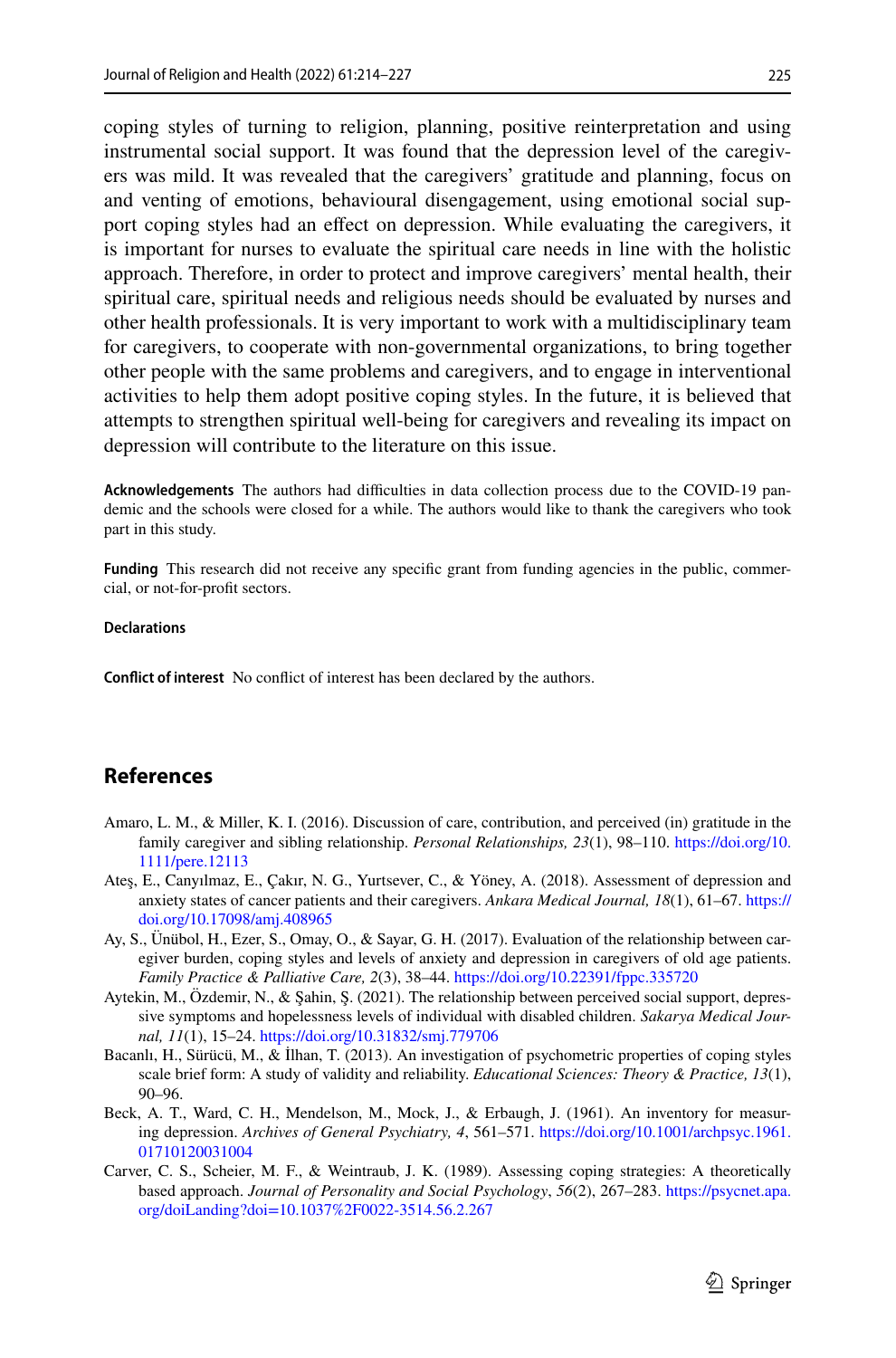- <span id="page-12-6"></span>Chafiri, R. T., Navabi, N., Shamsalinia, A., & Ghafari, F. (2017). The relationship between the spiritual attitude of the family caregivers of older patients with stroke and their burden. *Clinical Interventions in Aging, 12*, 453–458. <https://www.ncbi.nlm.nih.gov/pmc/articles/PMC5338849/>
- <span id="page-12-11"></span>Cheng, S., Emily, P. M. M., Lau, R. W. L., Ng, N. S. S., & Lam, L. C. W. (2016). Voices of Alzheimer caregivers on positive aspects of caregiving. *The Gerontologist, 56*(3), 451–460. [https://doi.org/10.](https://doi.org/10.1093/geront/gnu118) [1093/geront/gnu118](https://doi.org/10.1093/geront/gnu118)
- <span id="page-12-16"></span>Chivukula, U., Kota, S., & Nandinee, D. (2018). Burden Experience of caregivers of acute lymphoblastic leukemia: Impact of coping and spirituality. *Indian Journal of Palliative Care, 24*(2), 189–195. [https://doi.org/10.4103/IJPC.IJPC\\_209\\_17](https://doi.org/10.4103/IJPC.IJPC_209_17)
- <span id="page-12-18"></span>Dogan, M., Özer, U., Kalin, T., Seçilmiş, Y., & Öztürk, M. A. (2021). Evaluation of caregiving burden in caregivers of children with chronic disease. *Journal of Pediatric Emergency and Intensive Care Medicine, 8*(1), 15–21.<https://doi.org/10.4274/cayd.galenos.2020.31932>
- <span id="page-12-19"></span>Douglas, S. L., & Daly, B. J. (2013). The impact of patient quality of life and spirituality upon caregiver depression for those with advanced cancer. *Palliative & Supportive Care, 11*(5), 389–396. [https://](https://doi.org/10.1017/S1478951512000570) [doi.org/10.1017/S1478951512000570](https://doi.org/10.1017/S1478951512000570)
- <span id="page-12-7"></span>Erişen, M., & Karaca Sivrikaya, S. (2017). Spiritual care and nursing. *Gümüşhane University Journal of Health Sciences, 6*(3), 184–190. <https://dergipark.org.tr/tr/pub/gumussagbil/issue/31206/368230>
- <span id="page-12-1"></span>Gel, K. T., & Keskin, M. T. (2017). The views of nurses about the care burden of informal caregivers. *Journal of Anatolia Nursing and Health Sciences, 20*(4), 267–278. [https://dergipark.org.tr/tr/pub/](https://dergipark.org.tr/tr/pub/ataunihem/issue/33612/365091) [ataunihem/issue/33612/365091](https://dergipark.org.tr/tr/pub/ataunihem/issue/33612/365091)
- <span id="page-12-2"></span>Gilbertson, E. L., Krishnasamy, R., Foote, C., Kennard, A. L., Jardine, M. J., & Gray, N. A. (2019). Burden of care and quality of life among caregivers for adults receiving maintenance dialysis: A systematic review. *American Journal of Kidney Diseases, 73*(3), 332–343. [https://doi.org/10.1053/j.](https://doi.org/10.1053/j.ajkd.2018.09.006) [ajkd.2018.09.006](https://doi.org/10.1053/j.ajkd.2018.09.006)
- <span id="page-12-15"></span>González-Rivera, J. A., & Rosario-Rodríguez, A. (2018). Spirituality and self-efficacy in caregivers of patients with neurodegenerative disorders: An overview of spiritual coping styles. *Religions, 9*, 276. <https://doi.org/10.3390/rel9090276>
- <span id="page-12-9"></span>Hlava, P., Elfers, J., & Ofringa, R. (2014). A transcendent view of gratitude: The transpersonal gratitude scale. *International Journal of Transpersonal Studies*, *33*(1), 1–14. [http://citeseerx.ist.psu.edu/](http://citeseerx.ist.psu.edu/viewdoc/download?doi=10.1.1.687.164&rep=rep1&type=pdf) [viewdoc/download?doi=10.1.1.687.164&rep=rep1&type=pdf](http://citeseerx.ist.psu.edu/viewdoc/download?doi=10.1.1.687.164&rep=rep1&type=pdf)
- <span id="page-12-10"></span>Hisli, N. (1989). Validity and accuracy of Beck depression inventory among university students. *Turkish Journal of Psychology, 7*, 3–13. <https://ci.nii.ac.jp/naid/10019574595/en/>
- <span id="page-12-4"></span>Kaplaner, K., & Ekşi, H. (2020). Turkish adaptation of spiritual gratitude scale: Validity and reliability study. *The Journal of Turkish Educational Sciences, 18*(1), 1–16. [https://doi.org/10.37217/tebd.](https://doi.org/10.37217/tebd.583207) [583207](https://doi.org/10.37217/tebd.583207)
- <span id="page-12-8"></span>Karadağ, G. (2014). Challenges and solution of parents have child with special needs. *TAF Preventive Medicine Bulletin, 13*(6), 491–494.<https://doi.org/10.5455/pmb.1-1389682796>
- <span id="page-12-3"></span>Karadağ, G., & Bilsin, E. (2016). Demographic characteristics and health problems related to disability of children with a disability and their families. *The Journal of Pediatric Research, 3*(1), 41–49. <https://doi.org/10.4274/jpr.93063>
- <span id="page-12-14"></span>Köroğlu, A., & Hocaoğlu, Ç. (2019). Evaluation of the relationship between family burden, family functioning and coping strategies in schizophrenia. *Ortadogu Medical Journal, 11*(3), 294–302. [https://](https://doi.org/10.21601/ortadogutipdergisi.476552) [doi.org/10.21601/ortadogutipdergisi.476552](https://doi.org/10.21601/ortadogutipdergisi.476552)
- <span id="page-12-12"></span>Küçükgüçlü, Ö., Şentürk, S. G., & Söylemez, B. A. (2017). Experiences in the caregiving process of family caregivers of individuals with Alzheimer's disease. *E-Journal of Dokuz Eylul University Nursing Faculty, 10*(2), 68–78.<https://dergipark.org.tr/tr/pub/deuhfed/issue/46791/586747>
- <span id="page-12-13"></span>Kutlu, İ, Demirel, İ, & Kazan, G. (2021). Lives on alert: The problems and coping skills experienced by those who care for epileptic individuals. *Journal of Academic Inguiries, 16*(1), 189–211. [https://doi.](https://doi.org/10.17550/akademikincelemeler.755479) [org/10.17550/akademikincelemeler.755479](https://doi.org/10.17550/akademikincelemeler.755479)
- <span id="page-12-5"></span>Lau, B.H.-P., & Cheng, C. (2017). Gratitude and coping among familial caregivers of persons with dementia. *Aging & Mental Health, 21*(4), 445–453. [https://doi.org/10.1080/13607863.2015.11145](https://doi.org/10.1080/13607863.2015.1114588) [88](https://doi.org/10.1080/13607863.2015.1114588)
- <span id="page-12-17"></span>Mahdavi, B., Fallahi-Khoshknab, M., Mohammadi, F., Hosseini, M. A., & Haghi, M. (2017). Efects of spiritual group therapy on caregiver strain in home caregivers of the elderly with Alzheimer's disease. *Archives of Psychiatric Nursing, 31*(3), 269–273. <https://doi.org/10.1016/j.apnu.2016.12.003>
- <span id="page-12-0"></span>Ören, B., & Aydın, R. (2020). Examination of caregiver burden and depression conditions of parents with disabled children. *Manisa Celal Bayar University Journal of Institute of Health Science, 7*(3), 302–309.<https://doi.org/10.34087/cbusbed.682392>